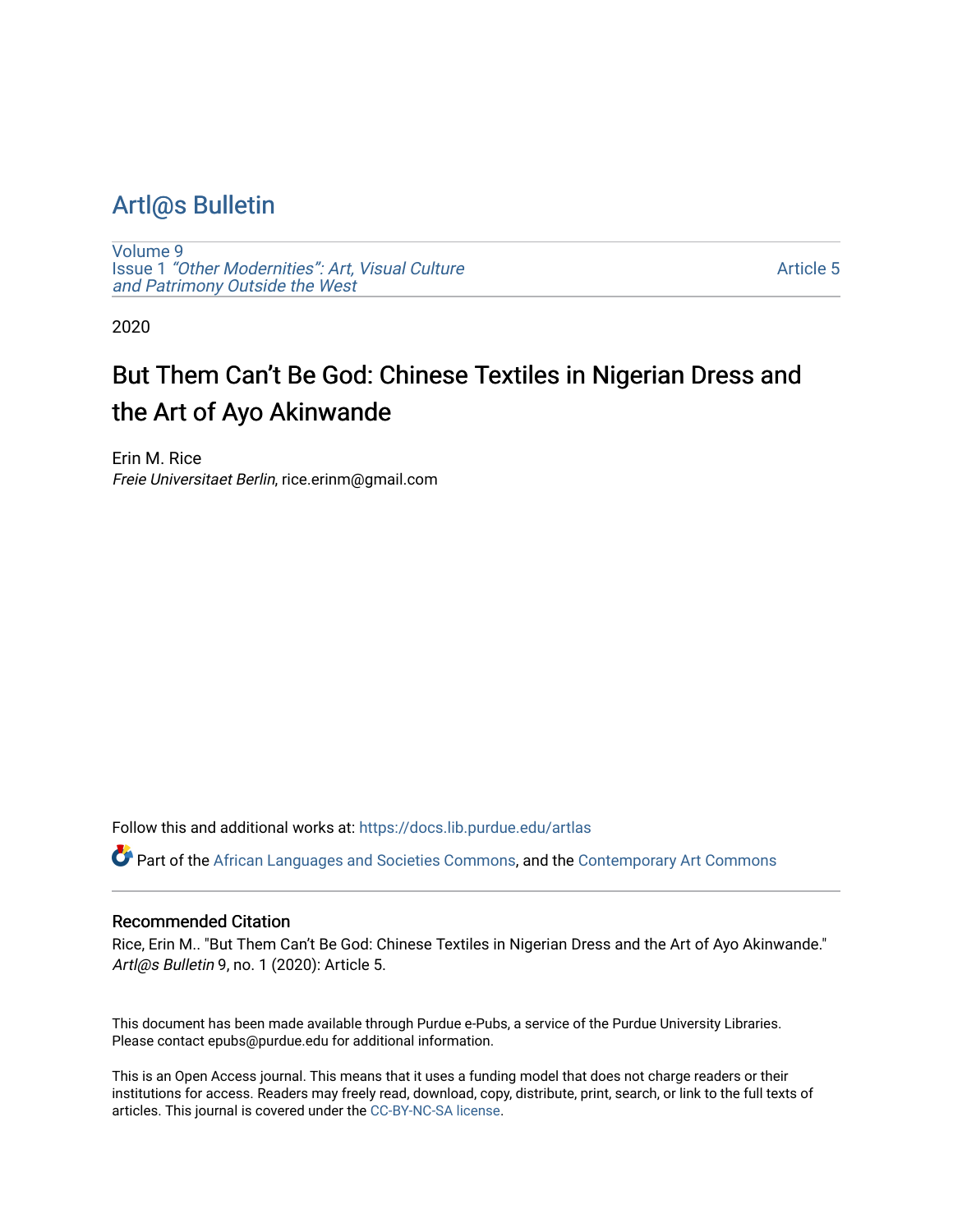# *But Them Can't Be God:* **Chinese Textiles in Nigerian Dress and the Art of Ayo Akinwande**

Erin M. Rice\*

*Ipswich Museum*

#### **Abstract**

This article explores the influence of Chinese actors in the Nigerian textile industry through the lens of a work by the artist Ayo Akinwande. By examining a sartorial practice called *aso-ebi,* the author argues that the growth of this practice over the course of the 20th century paved the way for an influx of cheap, printed cloth from China. Akinwande's work titled, "Win-Win," uses the metaphor of indigenous dress and patterned fabric to illustrate that Chinese involvement in Nigerian affairs extends beyond textiles to the construction industry.

#### **Zusammenfassung**

Dieser Artikel untersucht den Einfluss chinesischer Akteure in der nigerianischen Textilindustrie anhand einer Arbeit des Künstlers Ayo Akinwande. Mit der Untersuchung einer Modepraxis namens aso-ebi argumentiert die Autorin, dass deren Wachstum im Laufe des 20. Jahrhunderts den Weg für den Zustrom billiger bedruckter Stoffe aus China ebnete. Akinwandes Arbeit mit dem Titel "Win-Win", verwendet die Metapher der einheimischen Kleidung und gemusterten Stoffe um zu veranschaulichen, dass die chinesische Einflussnahme in Nigerianische Angelegenheiten weiter als Textilien geht und sich bis in die Bauindustrie erstreckt.

*\* Erin M. Rice studied art history at Providence College and Tufts University in the US, later earning her PhD at the Free University, Berlin for her dissertation on the topic of indigenous textiles in 20th century Nigerian art. She has taught at a number of colleges and universities in the Boston area, and currently works as the Arts and Education Program Manager at the Ipswich Museum in Ipswich, Massachusetts.*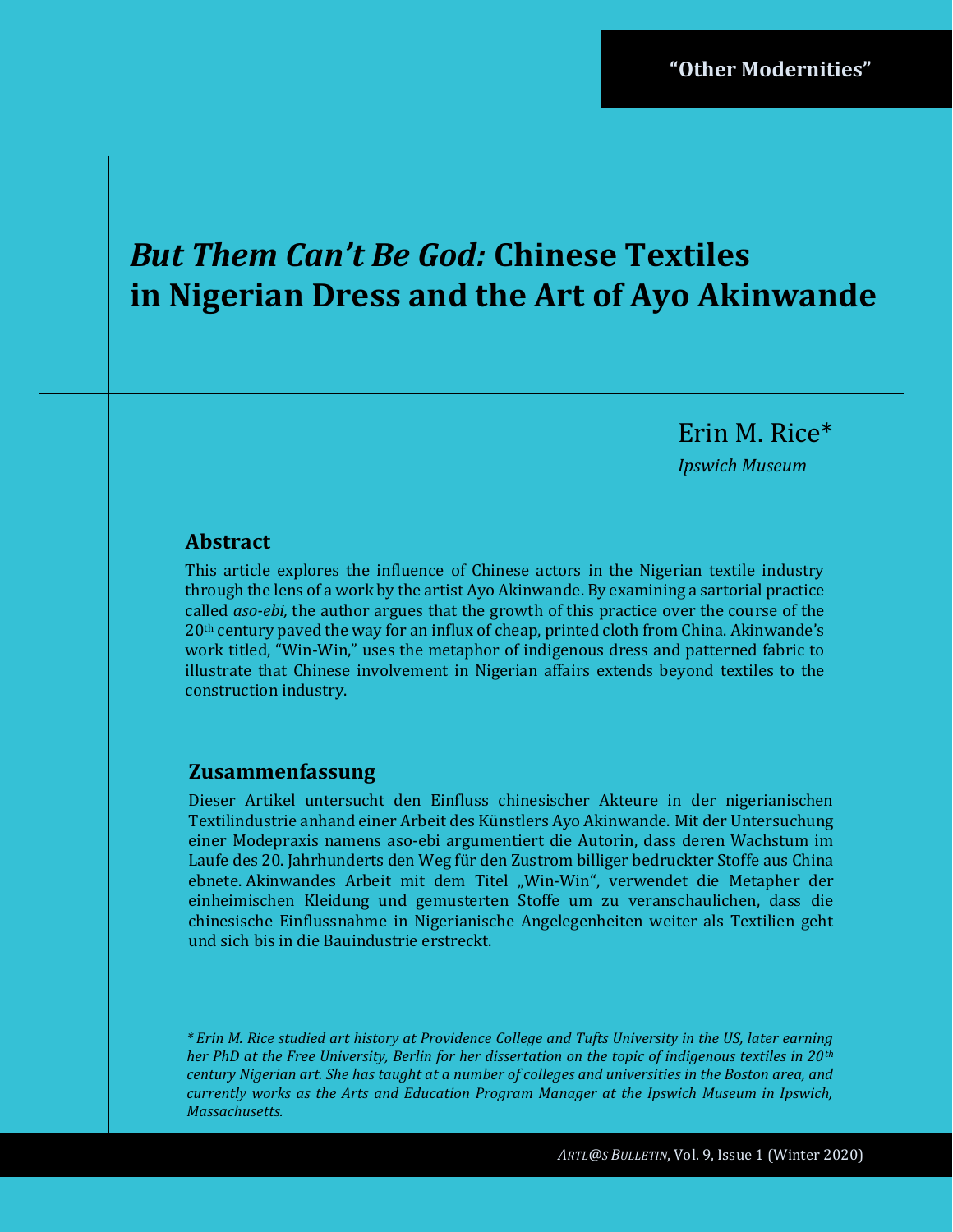The textile is an aesthetically and conceptually rich material for artistic reinvention. Particularly in the context of Nigeria with its wealth of indigenous textile practices, textiles connect us to the histories of craft, trade, colonization, and resistance.<sup>1</sup> Nigerian artists working through the nation's transition to independence in the 1960s and 1970s turned to textile patterns or practices as referents to indigenous culture that had been devalued under colonialism. Their objective was one of both preservation and aesthetic experimentation.<sup>2</sup> Today, as artists grapple with contemporary issues of commercialization, environmental degradation, corruption, and other effects of capitalism and globalization, they continue to adopt the textile in their approach because these issues often involve the textile industry directly, and the textile often provides the perfect metaphor for them.

The import textile, particularly the "African print," or brightly colored cotton fabric generally associated with African dress, is a popular choice for artists not only for its symbolism, but for its abundance and low cost. For some of these artists, such as Obinna Makata and Victoria Udondian who have used discarded textiles and clothing as metaphors for rampant consumerism and materialism, fabric scraps provide both a material and conceptual starting point for their work. For Makata, the scraps were a viable alternative to store-bought, expensive art supplies early in his career, but they soon proved to be valuable beyond their practicality.<sup>2</sup> As the remnants of the fashion landscape of Lagos, where having new outfits custom tailored for social events is common*,* fabric scraps not only stand for the materialism of the Lagos social scene, but as products imported from China that dominate the domestic textile markets, they represent the nation's relatively new, yet allencompassing economic relationship with China.

In 2017, an exhibition and research project looked more deeply into the Chinese influence on the Nigerian textile sector as one of several approaches that would shed light on the broader economic relationship between China and Africa. Under the umbrella project, 'ChinAfrika. under construction,' exhibited by the Galerie für zeitgenössische Kunst (GfZK) in Leipzig, several Nigerian artists took on the topic of textiles, while artists from other parts of the continent looked at the relationship between China and Africa from other angles. Using the cheap, factory-printed textile as a starting point, one of these artists, Ayo Akinwande, questioned the larger strategy of Chinese involvement in the construction of Nigerian infrastructure in a work that combines indigenous forms of dress with icons of corporate branding (both Chinese and Nigerian) that dominate the national construction industry. His installation titled 赢得 *– Win* (the first word is "win" written in Chinese characters) uses the formal language of Yoruba *agbada* dress to broach an issue of national significance (Fig. 1).

#### **Aso-Ebi and the Nigerian Textile Sector**

In order to understand how the "African" or "factory print" came to dominate the textile and fashion industries, including for indigenous forms of dress like the *agbada* (which paved the way for an influx of Chinese fabrics in the 1980s and 1990s), one must first understand the evolution of *aso-ebi,* a sartorial practice among the Yoruba people intended to commemorate a person or event by the wearing of a uniform or special cloth. The story of *aso-ebi* is one of meteoric rise across Nigerian society. The history of *aso-ebi's* expansion not only reveals a unique sartorial phenomenon in West Africa, but it highlights the way that imported,

<sup>1</sup> This article is based on the research presented in *"The Pattern of Modernity: Textiles in Art, Fashion and Cultural Memory in Nigeria since 1960,"* the author's doctoral thesis completed in 2018 at the Freie Universität Berlin. Funding for the research was provided by the Swiss National Science Foundation under the Sinergia project *Other Modernities*: *Patrimony and Practices of Visual Expression Outside the West*.

<sup>2</sup> Textile patterns, specifically *adire* (Yoruba, indigo tie-dyed cloth) appear in the paintings of Bruce Onobrakpeya and Nike Okundaye in the decades following independence. Okundaye explains that she incorporates *adire* patterns in her acrylic paintings and ink drawings in order to preserve the patterns for future generations. She also began working in batik and sought to revive indigo dyeing in rural parts of Nigeria. See: Okundaye, Artist talk at the Gallery of African Art (GAFRA), London,

October 11, 2014. Onobrakpeya, Grillo and the rest of the Zaria Art Society dedicated themselves to what they called a 'natural synthesis' of forms and influences of both indigenous and foreign origins. Onobrakpeya emphasizes the importance of "traditional arts" in modern art: "The modern Nigerian artist, also, in the spirit of cultural revival and synthesis has turned to traditional art and good African values for inspiration." See: Richard A. Singletary, *Bruce Onobrakpeya* (New York, NY: The Ford Foundation, 2002), 150.

<sup>2</sup> CNN African Voices (interview with Obinna Makata) https://www.cnn.com/videos/world/2015/09/25 [art-obinna-a.cnn](https://www.cnn.com/videos/world/2015/09/25/spc-african-voices-uncovering-art-obinna-a.cnn)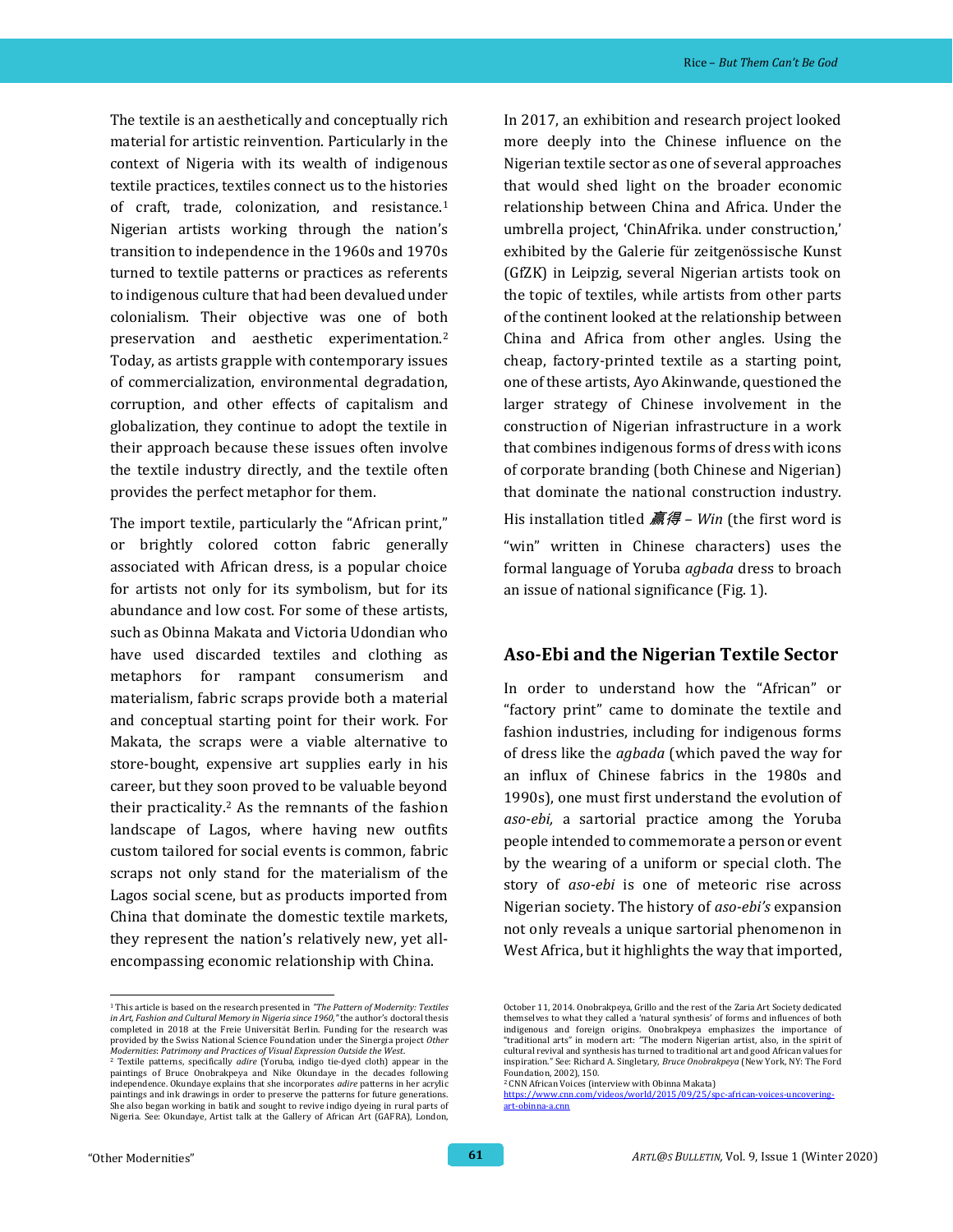

**Figure 1.** Ayo Akinwande 赢得 *– Win*, 2017. Top left: *Filà*, or "hat," resin cast coral beads, plastic helmet, 45x25x18 cm; Top right: *Àwòtélè*, a long sleeved-shirt featuring hand written text on used and machines-sewn cement sacks, 91x132 cm.; Bottom: *Àwòsókè,* a flowing sleeveless robe worn over the *Àwòtélè* composed of cement sacks and<br>aluminum belt. Photos courtesy of the artist.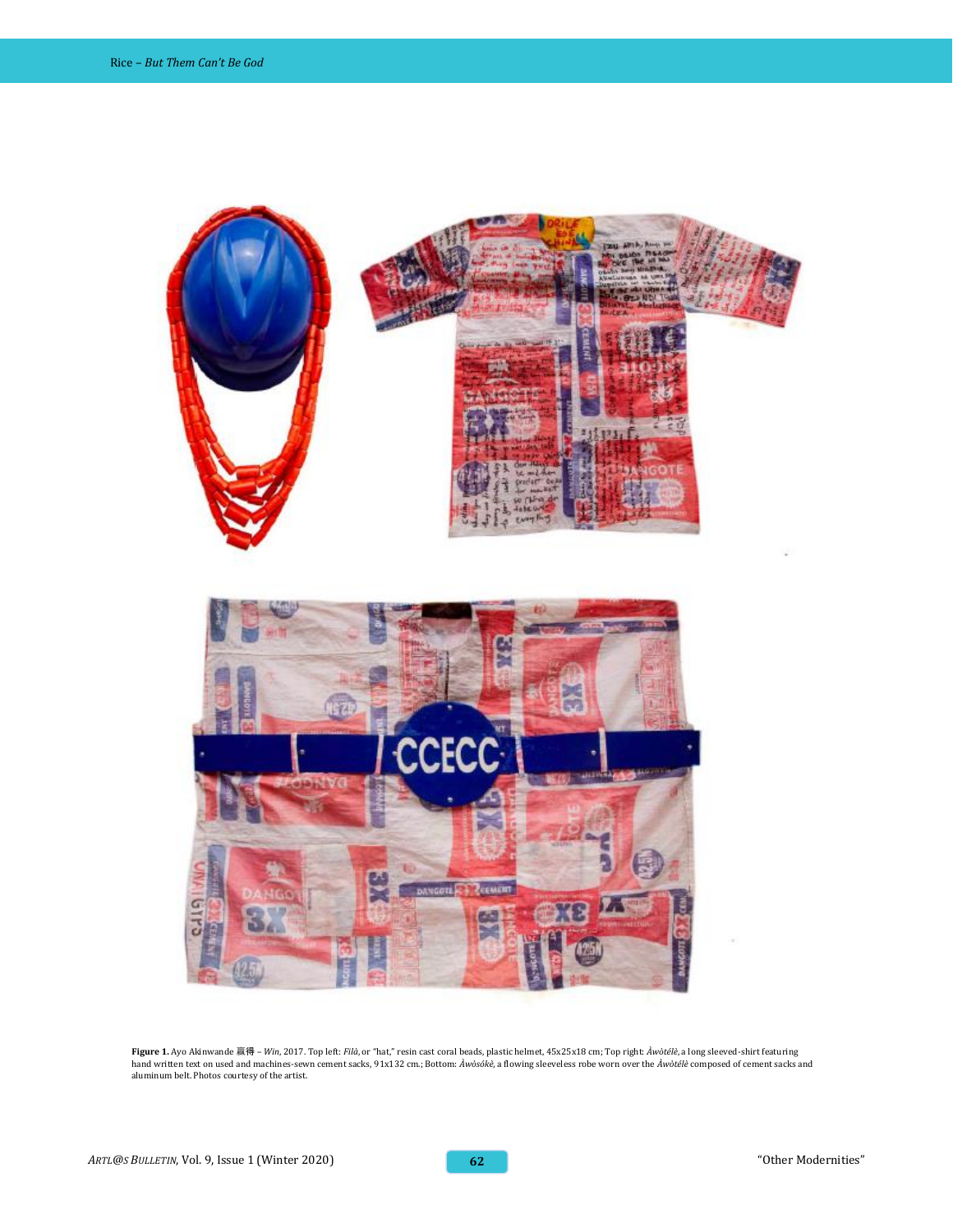mass-produced cloth came to eclipse indigenous textiles and domestically printed fabrics over the course of the 20th century.

'Aso-ebi' I have seen madness dissolve madness And craze beget yet another craze And fashion turn the scales of praise And clothes give a false look of freshness And yards of aso-ebi threaten the sky Settling friends and parting them Leaving many homes high and dry The steersman knocked off the helm.  *-*T. C. Nwosu 1965**<sup>3</sup>**

This eight-line poem from an issue of Nigeria Magazine puts into words the social pressures that might accompany participation in *aso-ebi.* The poem was written five years after Nigeria gained independence, a time when the role of factoryprinted cloth in commemorating political and other social occasions reached new heights. These trends helped to drive *aso-ebi's* expansion beyond a family-bound practice of the Yoruba to include friends, colleagues, church congregations, sports teams, political parties, wedding guests, even strangers seeking acceptance into a given social group. It was also no longer an exclusively Yoruba tradition, but was used to visually unite groups across new boundaries and identities. As one scholar argued: "*aso-ebi* negotiates the limits of trans-cultural diffusion by filtering into other ethnic groups both in Nigeria and other West African sub-regions," suggesting that this primarily Yoruba practice has played an important role in the drive towards national unity over ethnic difference in the decades following 1960.<sup>4</sup> In other words, *asoebi* had the capacity to unite citizens of a new nation through an aesthetic of patterned uniformity without sacrificing individuality or erasing ethnicity. *Aso-ebi* evolved by integrating the past with the modern present through the medium of the textile.

Although the exact origins of *aso-ebi* are unknown, the issue of financial strain it placed on practitioners - *leaving many homes high and dry*  and its increasing economic burden was becoming more noticeable by the first decades of the 20<sup>th</sup> century.<sup>5</sup> At this time, newspapers in Nigeria were receiving letters to the editor from readers who complained about the increasing costs and pressures to keep up with the demands of *aso-ebi,*  particularly in the event of a wedding when it was customary for the groom to pay to attire the bride's entire family, a convention known as *Owo Aso Iyawo*. Some readers wrote in support of the custom but warned that it could get out of hand, while others called it "degrading," "worthless" and "deplorable."<sup>6</sup> The financial concerns that have become a hallmark of public discourse surrounding *aso-ebi* prove to be over a century old. This early and ongoing discourse is significant because it sheds light on *aso-ebi's* ties to the economy and the shifts towards an import-reliant textile industry that continues to dominate the landscapes of fashion and *aso-ebi* practice in 21st century Nigeria. These shifts had significant consequences for indigenous textiles.

By the 1940s, the popularity of indigenous fabrics, such as the Yoruba woven *aso-oke* cloth, and indigenous styles of dress for special occasions was on the rise, particularly among urban residents. Even though imported, factory-produced cloth from Europe was widely available at the time, *asoebi* occasions were considered special and therefore indigenous fabrics and styles were still a popular choice for celebrants. Particularly for politically active citizens, indigenous textiles represented high quality domestic production and a symbolic rejection of European imports.<sup>7</sup> However, the growth of *aso-ebi* - in both frequency and volume - necessarily sparked a transition from locally produced fabrics to factory prints, albeit even as styles of indigenous dress became increasingly popular. One solution was to use

<sup>3</sup> Published in Nigeria Magazine September 1965, No. 86, page 221. Literary supplement edited by Onuora Nzekwu. Published by Government of Nigeria, Lagos, Nigeria

<sup>4</sup> Okechukwu Nwafor, "The Fabric of Friendship: Aso Ebi and the Moral Economy of Amity in Nigeria," *African Studies* 72, no. 1 (April 2013): 4.

<sup>5</sup> While one source places its invention at the dawn of colonialism (Olukoju 1992, 2006), another dates it (without evidence) to 1920 (Akinwumi 1990).

<sup>6</sup> Aiye K'Oto, "Aso Ebi," *The Nigerian Chronicle*, April 10, 1914, sec. Letters to the Editor, 4.

<sup>7</sup> Betty Wass "Yoruba Dress in Five Generations of a Lagos Family," 338.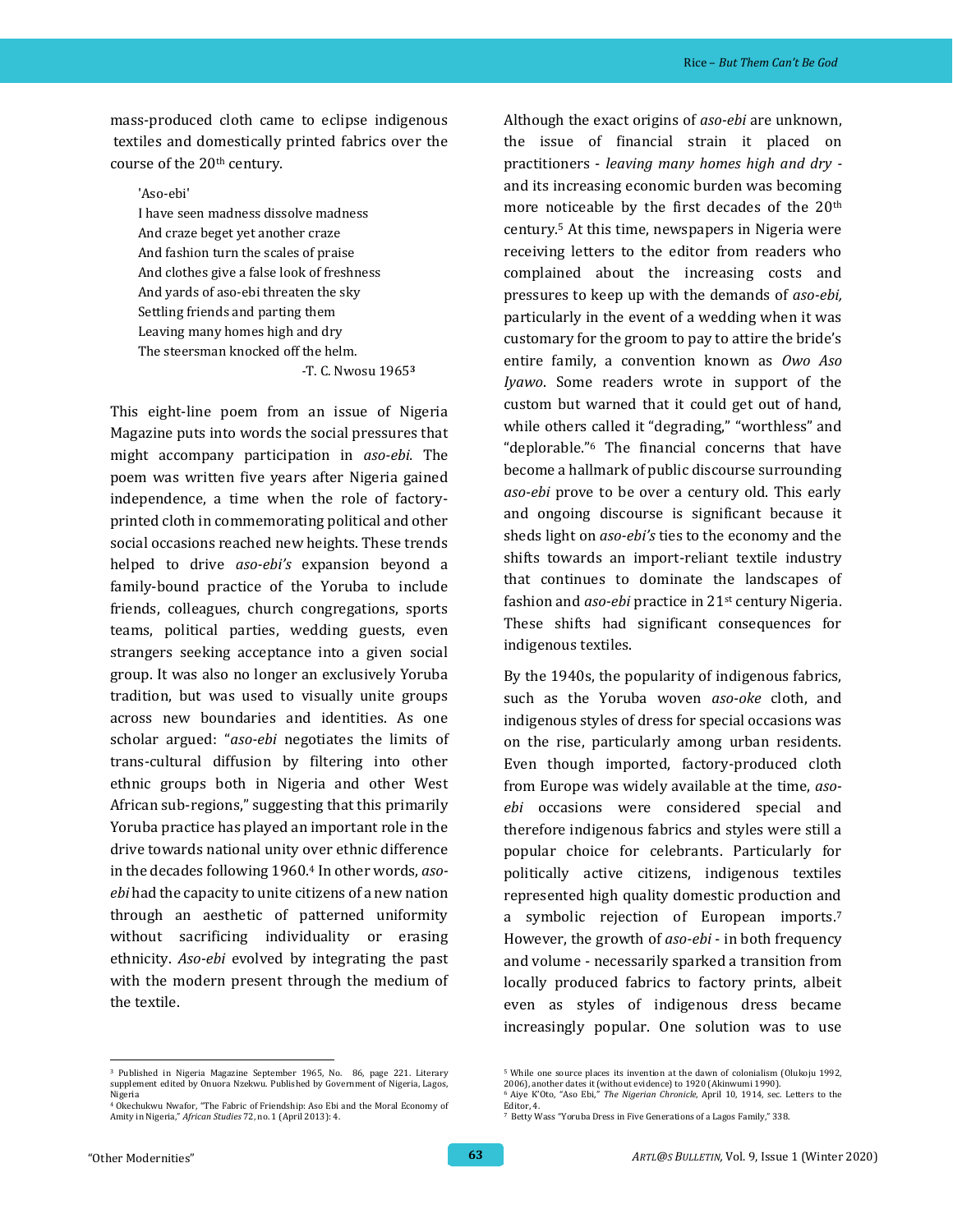factory printed cloth that resembled indigenous textiles.<sup>8</sup> Another was to tailor an indigenous style, such as the *Agbada,* with imported factory cloth. These trends grew in popularity, especially among educated urban Lagosians in the mid- $20<sup>th</sup>$  century as a form of resistance to colonialism and the Western styles of dress often imposed on colonial subjects.<sup>9</sup>

The post-Independence era lead to a loosening of *aso-ebi* rules and an increase in expendable wealth for many middle-class Lagos families, allowing practitioners to combine their tailored uniforms with unique jewelry or other accessories. The increasing agency of individuals in shaping interpretations of 'indigenous" culture meant both the meanings and modes of dress were under almost constant reinvention. As this unfolded, the taste and necessity for cheaper, widely available factory prints grew, and the market that supplied these fabrics grew along with it. In today's social milieu, *Ankara, or* African print, remains the primary choice for *aso-ebi* practitioners because it offers an enormous selection of patterns in a wide range of quality and prices.

#### **Akinwande's "Win-Win"**

Ayo Akinwande was born in Lagos, Nigeria, where he continues to live and work. He studied architecture and experimented with photography before embarking on a career as a visual artist. These former endeavors, however, inform and shape his current work which is oftentimes documentary by nature and concerned with the rapidly changing urban environment and built space of Lagos.

In "Win-Win," Akinwande uses dress as a metaphor for the politics, economics, and public opinion of urban development and trade in Nigeria, where Chinese involvement is deeply entrenched. Akinwande's version of the *agbada,* which is a fourpiece men's attire composed of pants, a long-

sleeved undershirt (Àwòtélè), a flowing sleeveless robe (Àwòsókè), and a hat (Filà), the undershirt and robe are composed of cement bags bearing the name "Dangote," the cement brand manufactured by the megalithic Dangote Group conglomerate owned by Nigeria's richest man, Aliko Dangote. Cement bags are combined with elements that directly reference the CCECC or the China Civil Engineering Construction Corporation, such as a blue aluminum belt bearing the acronym and a blue construction hat like the ones worn on their work sites. The materials are symbolic of the construction sites where they may have been previously used and discarded, and more significantly, where Chinese presence is pervasive. As a popular choice for *aso-ebi* uniform, particularly for special events, the *agbada* represents something of a national outfit. By using the Dangote sack in place of an actual textile, Akinwande may allude to the monopoly Dangote holds on the industry, including all Chinese run and sponsored projects, but also to the ubiquitous factory printed textile. Thus while the Dangote sacks may suggest that some Nigerians benefit financially from Chinese presence in the country, the Chinese elements of the *agbada* (which may include the sacks if that is where they are made) allude to the Chinese domination of the Nigerian textile market, and the role China may have played in the downfall of the domestic industry.

Tucked into the pockets of the *agbada's* robe are 5 Nigerian Naira (NGN) banknotes, an almost worthless denomination of the nation's currency that has been subject to steep depreciation since the mid-1990s. The notes are an allusion to the cheap price tag on Nigeria's land and resources, or perhaps to a bribe paid for the rights to those resources, which the Chinese now have a hold over. Yet the banknotes are only the most obvious reference to the economic relationship between the two nations. Other references lie in the shape of the blue belt, which resembles that of a heavyweight champion's belt, suggesting that in the wrestling or

<sup>8</sup> This is documented in Akinwumi, Tunde M., and Elisha P. Renne. "Commemorative Textiles and Anglican Church History in Ondo, Nigeria." *Textile* 6, no. 2 (2008): 126– 45.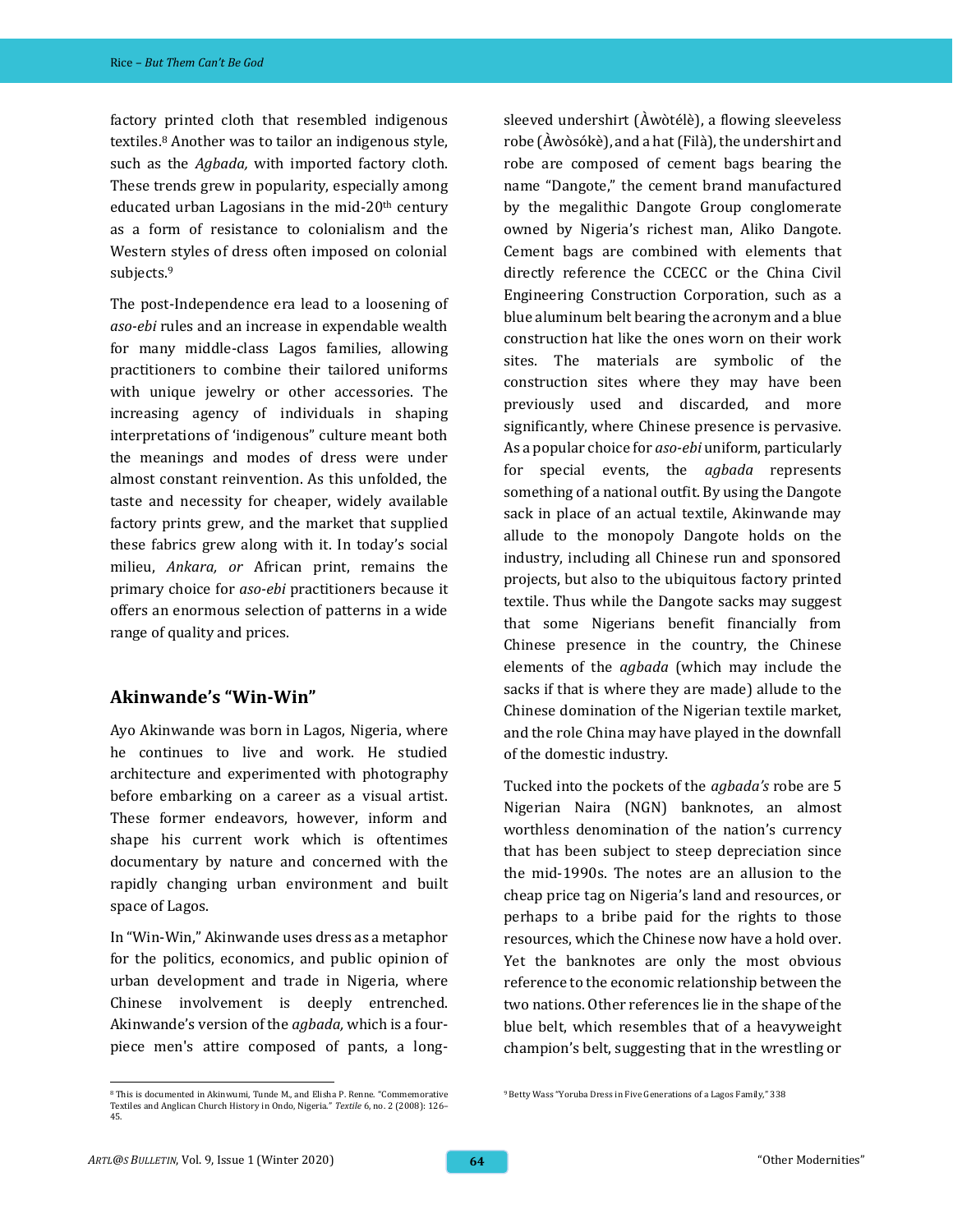boxing match between Chinese, Indian, Lebanese, European and American contenders for control over Africa's resources, China seems to be emerging as the winner.<sup>10</sup>

Textiles undoubtedly represent one industry where Chinese presence in Nigeria is far-reaching. The sacks are ubiquitous and instantly recognizable throughout the country as a Nigerian brand of cement used in Chinese construction projects. In a sense, the piece becomes emblematic of what it is to be Nigerian in 2017, that is, to live in Chinese fabrics, Chinese houses, Chinese built cities and drive on Chinese roads while only the lucky few Nigerians are enriched. Thus Akinwande's garment invites multiple interpretations. On one hand, the *agbada's* form presents a quiet resistance to the pervasiveness of foreign culture, much in the same way dress functioned as anti-colonial expression in the decades preceding independence. Following the transition from military rule to civilian rule in Nigeria, for example, the phrase "from khaki to *agbada"* was adopted to draw an analogy between clothing and two types of authority. Whereas khaki represented the military uniform, the *agbada*  represented civilian dress following the presidential elections in 1999 in which a new civilian leader was democratically elected.<sup>11</sup> On the other hand, the Dangote label, the blue belt, money, and hat erode that resistance by suffusing Yoruba dress and custom with cheapness and corporate branding. It serves as a reminder that culture, along with natural resources such as land and oil, can also be bought and sold to the highest bidder.

In an additional nod to the role of the textile in Nigerian society, the undershirt of the *agbada* contains the transcriptions of several interviews Akinwande held with market traders working in Lagos' Balogun market who do business directly with the Chinese. Handwritten by the interviewees in Pidgin English or their native Yoruba or Igbo languages, the inscriptions describe the experiences of the traders and their opinions of the Chinese. The testimony provides insight into the

These mixed reactions towards the Chinese also extend to the general public. According to Akinwande, the broadly negative perspective on Chinese products and their reputation for poor quality originates in the West. Yet, in Nigeria, access to cheap Chinese products, known locally as "Chinco," that are much more affordable than everything else on the market is seen an asset to many Nigerians experiencing financial difficulty. The lack of quality is only an issue in certain products. Some garments, for example, do not necessarily need to be of such high quality that they will last for many years. For special occasions where the garment will be worn only once a cheap Chinese suit may suffice, or an *aso-ebi* outfit made of cheap fabric. The string of imitation coral beads that accompany Akinwande's *agbada* provides an example of the sufficiency of a cheap substitute. Specifically, the bead necklace shows how Chinese imitations can seamlessly replace more expensive originals that play an important role in culturally specific practices. The beads are viewed as a

direct impact of Chinese involvement on individual traders, and like a factory print carefully chosen for its subtle message, it also communicates publicly on behalf of the wearer or owner. The messages that emerge, however, together represent ambivalence towards Chinese involvement in Nigerian economic affairs. Some traders have been negatively affected by business with the Chinese, complaining of language barriers, counterfeiters who photograph their wares and send the images back to China to be copied, and aggressive tactics by Chinese middlemen. Others, particularly those who were for decades denied visas to Western countries and access to European manufactured goods, are happy to do business with a nation that greets them with open arms and presents far fewer restrictions. While one inscription claims, "…one day China go rule the world through industry" another declares "BUT THEM CANT BE GOD." Their messages vacillate between praise and criticism, entrenching the work in ambivalence.

<sup>10</sup> Ayo Akinwande, 赢得 *– Win*, Artist's text.

<sup>11</sup> Elisha P. Renne, "From Khaki to Agbada: Dress and Political Transition in Nigeria," in *Fashioning Africa: Power and the Politics of Dress*, ed. Jean Allman (Bloomington and Indianapolis: Indiana University Press, 2004), 125.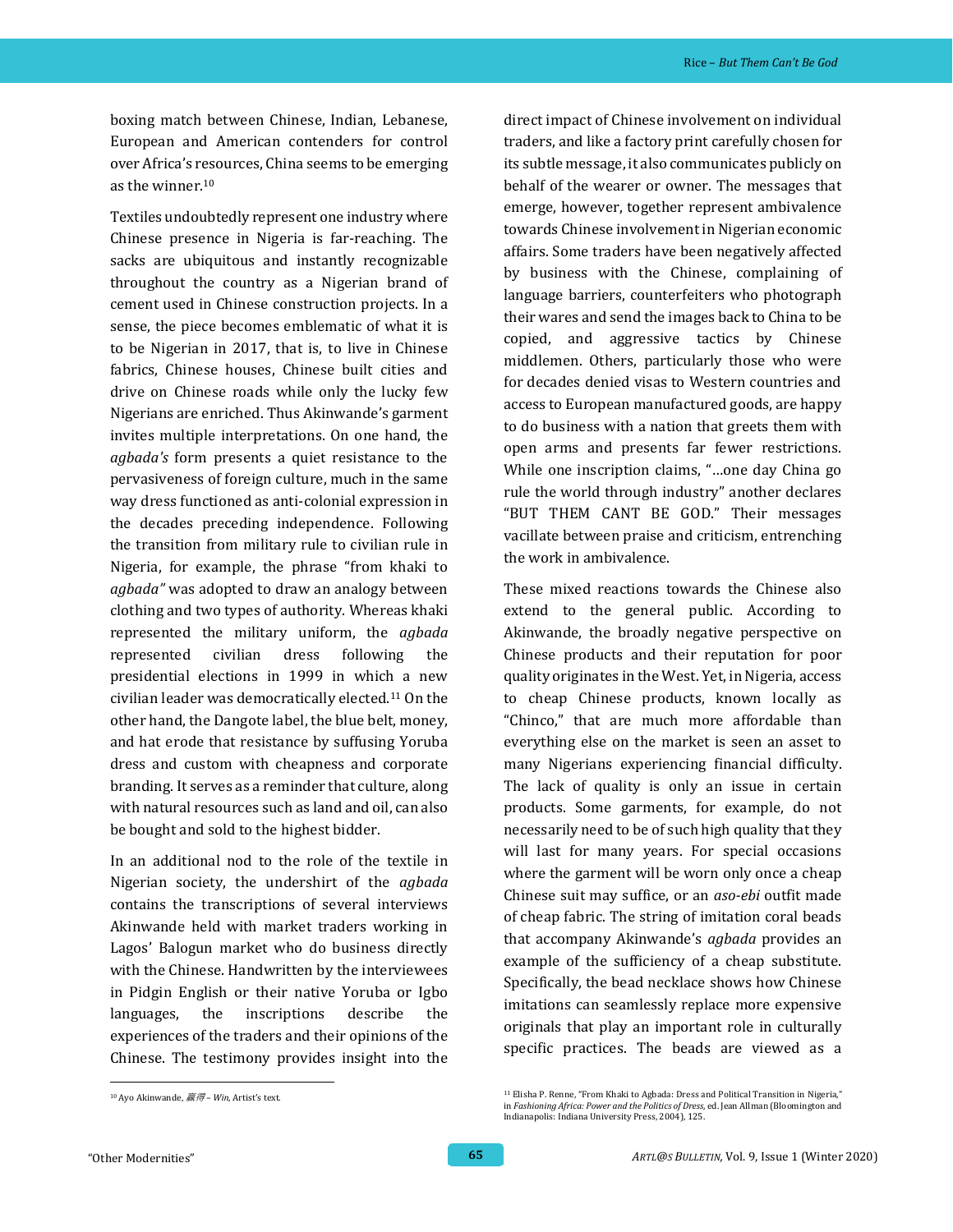symbol of royalty, originating in Benin. They are often worn by brides and grooms on their wedding day and for other special occasions in Benin and Nigeria. A necklace like the one seen in 赢得 *– Win*  might cost upwards of 25,000 NGN (approximately 80 USD), especially if the beads are made of semiprecious stones or natural coral. Akinwande's string of plastic coral beads that were likely manufactured in China cost a mere 1000 NGN (approximately 3 USD). For many, the cheaper necklaces are indistinguishable from the pricier versions and do not sacrifice the association with royalty, wealth and status the beads are meant to convey.<sup>12</sup> This helps to explain the popularity of counterfeit designer textiles supplied by the Chinese that are bought even by wealthy consumers. Counterfeits create the illusion of affluence and luxury (as opposed to quality) through a system of signs embedded in its patterns at a fraction of the original price.

#### **The Collapse of the Domestic Textile Industry**

The tendency towards factory prints illustrated by the 20th century development and expansion of *asoebi* has created increasing demand for low-cost fabrics in high quantities, contributing significantly to the closure of nearly all of the nation's textile factories. Long before the arrival of Chinese trade in the 1980s, Nigerian markets were inundated with European factory prints and other foreign fabrics. Yet, as a major actor in a global textile trade the markets absorbed the foreign products with little impact on indigenous production. Later, with the help of the Nigerian government, who sought to offset the reliance on imports of printed cotton fabrics from foreign manufacturers, numerous textile factories opened around the time of independence to supply the national market for printed fabrics with products made in Nigeria.

Starting with the first factory opening in Kaduna in 1956, the industry grew rapidly into the 1980s to the point where it employed over 1 million people, generated over 1 billion NGN in yearly revenue, and with over 200 companies throughout the country was the second largest textile manufacturer in Africa, second only to Egypt.<sup>13</sup>

The federal military government was actively involved in protecting the Nigerian textile industry through policies such as the Indigenisation Decree of 1972 whereby foreigners were forced to divest from textile businesses in order to give Nigerians more share of the national economy and promote homegrown industry. However, the policy also brought adverse effects for many Nigerians whose businesses relied partially on foreign imports and investments, including those who were already actively promoting sales of indigenous textiles.<sup>14</sup> By the 1990s and 2000s the companies that once thrived and employed tens of thousands of Nigeria's workforce were struggling to remain profitable. Their struggles were due to a number of factors that included the collapse of Nigeria's oil refineries prompting a reliance on low-grade imported fuel, inadequate infrastructure and escalating operating costs. The industry also had to compete with a new threat: the influx of cheap Chinese fabrics that came to Nigerian markets following China's opening up to trade with other nations, and the facilitation of that trade under the guise of South-South cooperation and the Structural Adjustment Programs instigated by the International Monetary Fund. The Nigerian textile market had been brimming with foreign imported cloth from Europe, India, or other parts of Africa for centuries, but the prices of Chinese imports were set so low that the competition was nearly eliminated, and any attempt at regulating the trade was undermined by smuggling, counterfeiting, and government corruption.<sup>15</sup> By 2007 the *Guardian* reported that 80% of Nigeria's textile market was dominated by Asian imports. A combination of

<sup>12</sup> Interview with Ayo Akinwande, May 31, 2017.

<sup>13</sup> Sola Akinrinade and Olukoya Ogen, "Globalization and De-Industrialization: South-South Neo-Liberalism and the Collapse of the Nigerian Textile Industry," *The Global South* 2, no. 2, Africa in a Global Age (Fall 2008): 163.

<sup>14</sup> See for example how Folashade Thomas-Fahm's Lagos based fashion business was forcibly taken over by the military on the grounds that it did not comply with the decree: Thomas-Fahm, *Faces of She*, 171–73.

<sup>15</sup> Akinrinade and Ogen, "Globalization and De-Industrialization: South-South Neo-Liberalism and the Collapse of the Nigerian Textile Industry," 167–68.